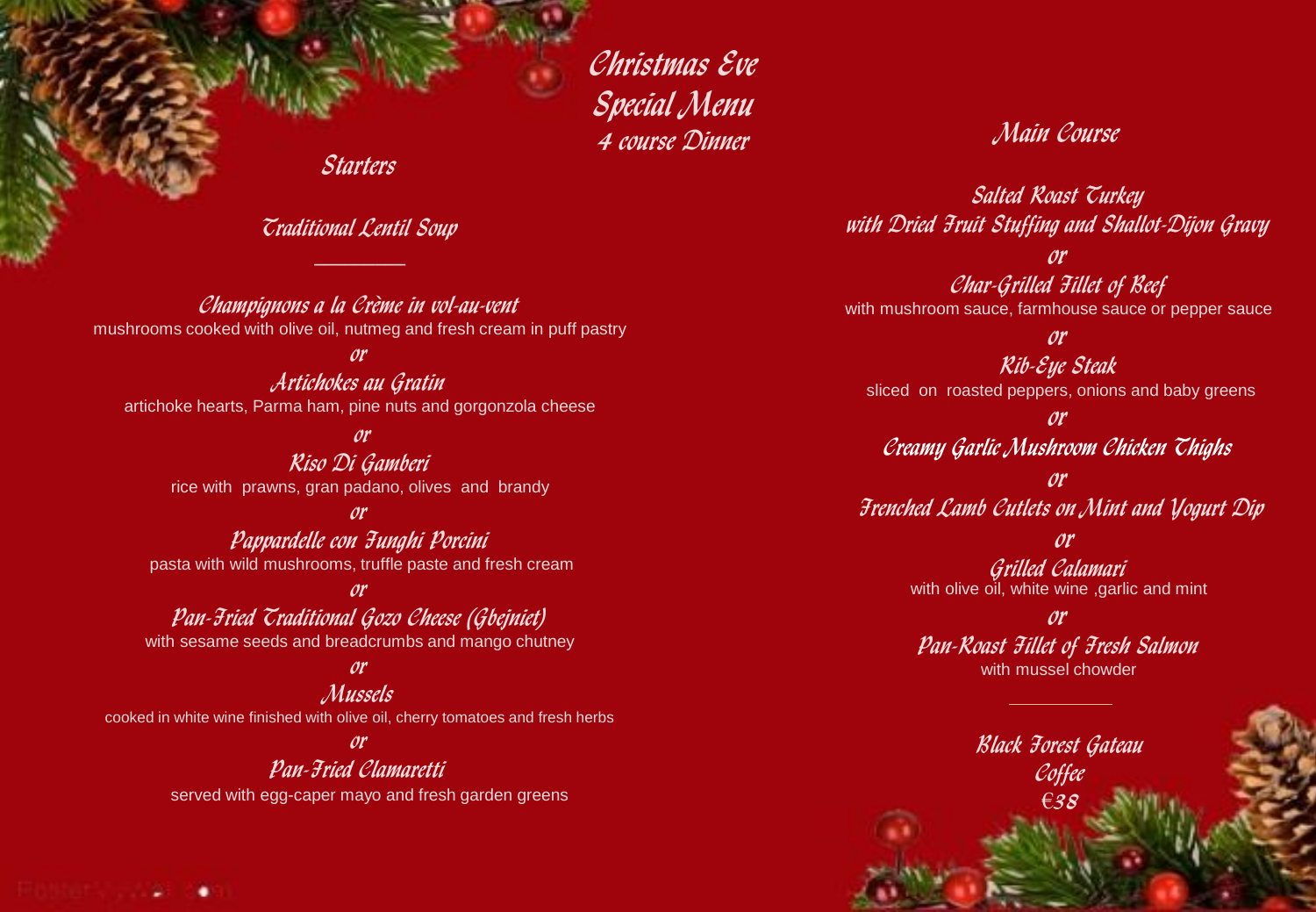Christmas Day Lunch (4 course Lunch)

Carrot-Ginger Soup with Chili Butter and Roasted Peanuts  $\frac{1}{2}$ 

 Panzerotti ricotta and porcini ravioli with walnut and truffle cream sauce

Salted Roast Turkey with Dried Fruit Stuffing and Shallot-Dijon Gravy or Sea bass Fillet with Fresh Mussel Chowder or Steak Diane (grilled rib eye steak with mushrooms and fresh cream and brandy)

> Cassata Siciliana Coffee

 $\frac{1}{2}$  , where  $\frac{1}{2}$ 

€38.-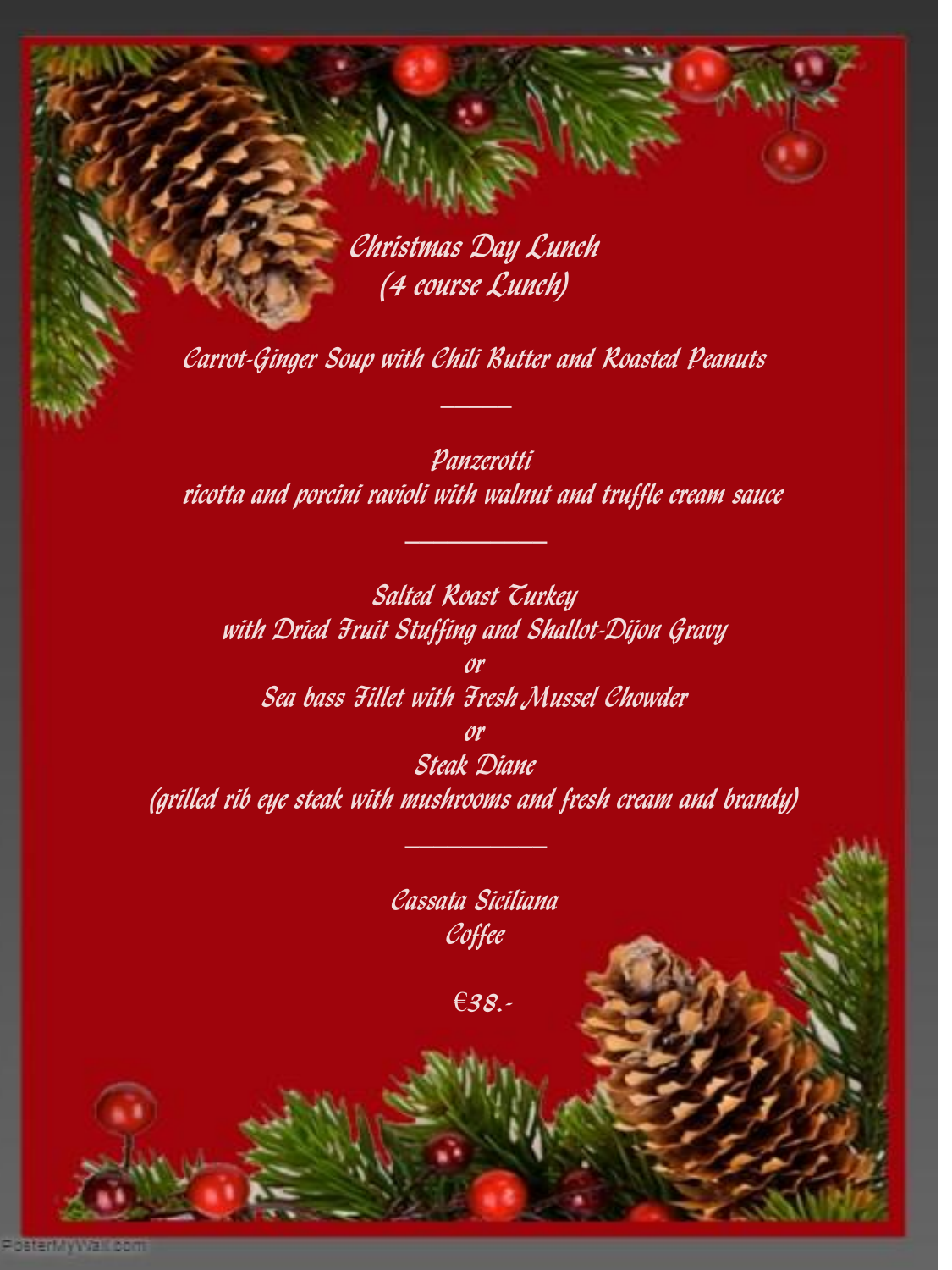New Years Eve Dinner (4 Course dinner)

Crostini with Rocket, Buffalo Stracciatella, Parma Ham and Pine Nuts

Coquilles St. Jacques (creamy scallops and mushroom gratin)

Oriental Duck Pancakes with Plum Sauce

**or** 

Miso-Marinated Salmon with Shiitake Soy Glaze Sauce

or

Sage-Suffed Fillet of Reef on Ginger Scented Vegetables

Gianduja Shortbread Cake Coffee Midnight Champagne Toast

 $E$  48.-